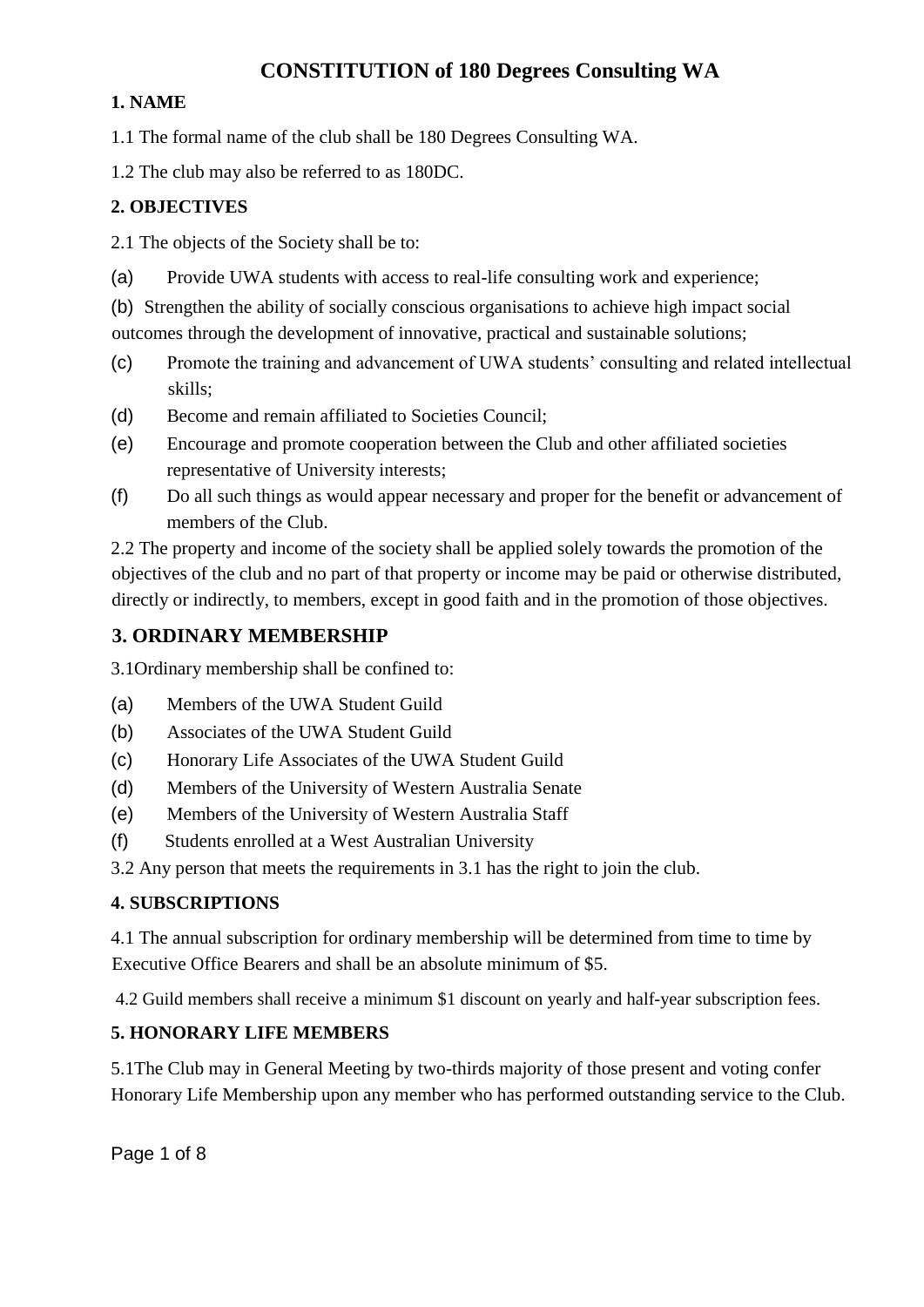#### **6. PRIMACY OF ORDINARY MEMBERS**

6.1Members other than Ordinary Members shall not:

- (a) Be voting members of the Club.
- (b) Nominate candidates for the offices and Committee of the Club.
- (c) Become or remain office bearers of the Club.
- (d) But shall otherwise have all the rights and privileges of ordinary membership.

#### **7. MEETING OF THE CLUB**

7.1 The Club shall hold its Annual General Meeting in October of each academic year.

7.2 The Committee may at any time call a Special Meeting of the Club.

7.3 The Secretary shall forthwith call a Special Meeting upon receiving a written requisition from at least 20 financial ordinary members of the Club, and such a meeting shall be held no later than ten days immediately following receipt of such a requisition.

7.4 If the Secretary fails to call the meeting within that time, any of the signatories of the requisition may do so. Any business set out in the requisition shall have priority over all the other business.

#### **8. PROVISIONS GOVERNING GENERAL MEETINGS**

8.1 The Secretary shall cause written notice of any General Meeting to all Financial Ordinary Members through any appropriate public channel at least seven days before the date appointed for that meeting.

8.2 No General Meeting may be held while a Guild General Meeting is in progress. This shall not apply where written notice of the meeting was given before written notice of the Guild General Meeting. Any such meeting being conducted in contravention thereof shall disband immediately on the order of disciplinary officer of the Guild.

8.3 The quorum of General Meeting shall consist of 5 Financial Ordinary Members.

8.4 All General Meeting of the Club shall be conducted in accordance with the procedure prescribed in the Standing Rules and Orders of the Guild Council.

8.5 The Annual General Meeting of the club must be supervised by at least one Returning Officer who shall:

(a) Not be contesting the election

(b) Be elected by the committee before nominations are declared open

#### **9. PATRON**

9.1 The Club may, at the Annual General Meeting, elect a patron who shall, if they indicate their willingness to do so, hold office until the succeeding Annual General Meeting; nominations shall close at that meeting.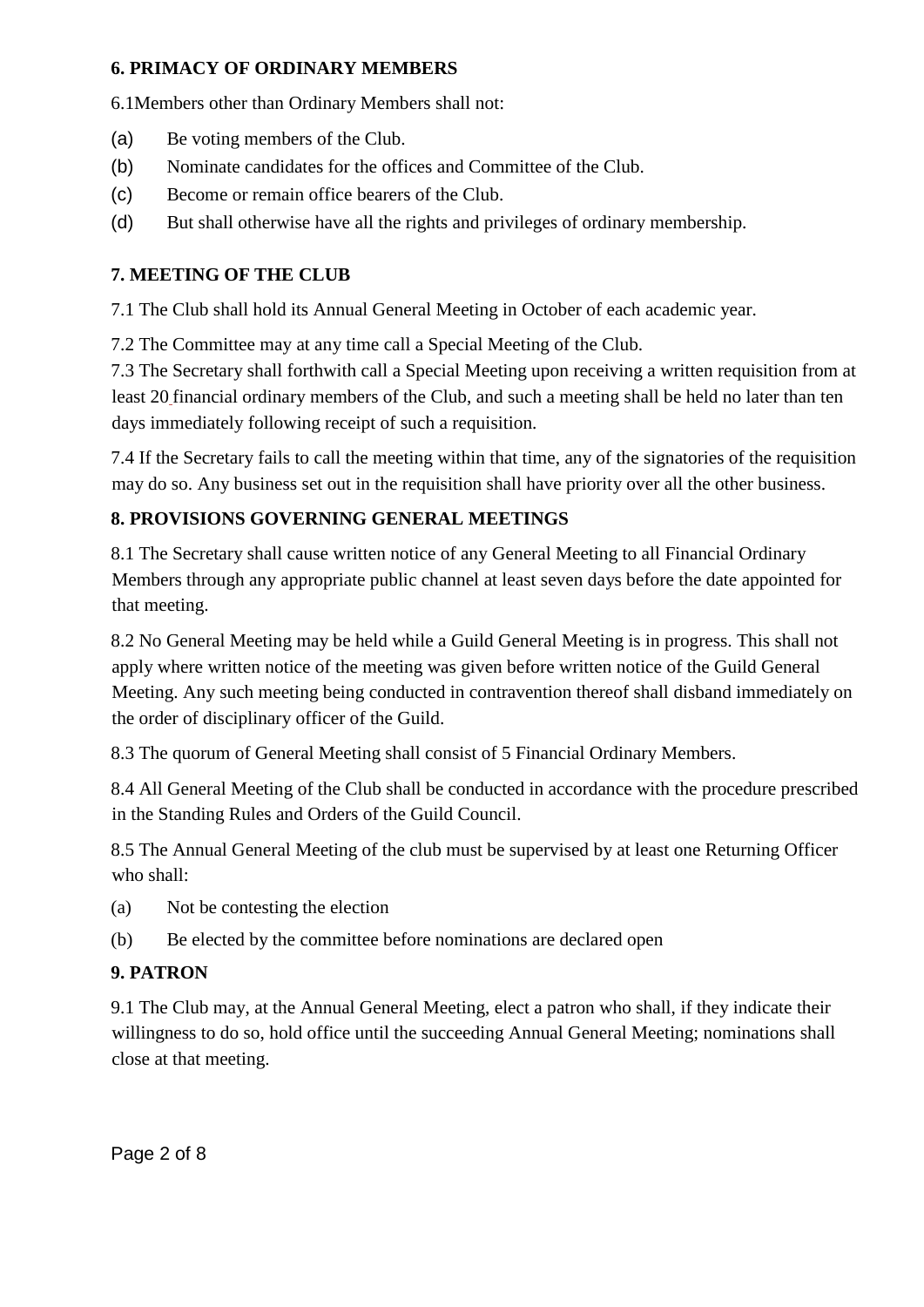#### **10. NOMINATIONS**

10.1 At least seven days before the Annual General Meeting, the Secretary shall call for nominations for the Executive Office Bearers and Committee of the Club. Nominations shall close at the commencement of that meeting or earlier if stated in the notice.

10.2 Included in the same notice shall be details of the Annual General Meeting.

### **11. EXECUTIVE OFFICE BEARERS**

11.1 The Executive Office Bearers of the Club shall be appointed by the previous year's Executive Officer Bearers and shall consist of, in order of seniority:

- (a) President
- (b) Two Co-Vice Presidents (of equal seniority)
- (c) The Finance Director
- (d) The Secretary
- (e) The Events Director

11.2 These members will be representatives of the appropriate Guild Sub-council/s and Guild Meetings.

11.3 Only financial Ordinary Members of the Club who are also members of the Guild shall be eligible for election as Executive Office Bearers.

11.4 Election shall be conducted by optional preferential ballot for each office in the order shown above.

11.5 A Candidate defeated for one office may stand for any office lower on the list.

11.6 The powers and duties of Executive Office Bearers are defined in Articles 19-24.

11.7 The Committee in meeting may dismiss an Elected Office-Bearer where, in the opinion of three quarters of the members of the Committee present and voting, that Elected Office-Bearer has:

- (a) Consistently failed adequately to discharge the duties of that position; or
- (b) Been absent from three consecutive Committee Meetings without providing a reasonable explanation; and
- (c) Been given at least seven days' notice of that Committee Meeting; and
- (d) Been accorded the opportunity to be present and to speak at that Committee Meeting.

#### **12. THE COMMITTEE**

12.1 The Committee of the Club shall only consist of:

- (a) The Executive Office Bearers.
- (b) A Partnerships Officer as appointed by the Executive Office Bearers
- (c) Two Marketing Officers as appointed by the Executive Office Bearers

Page 3 of 8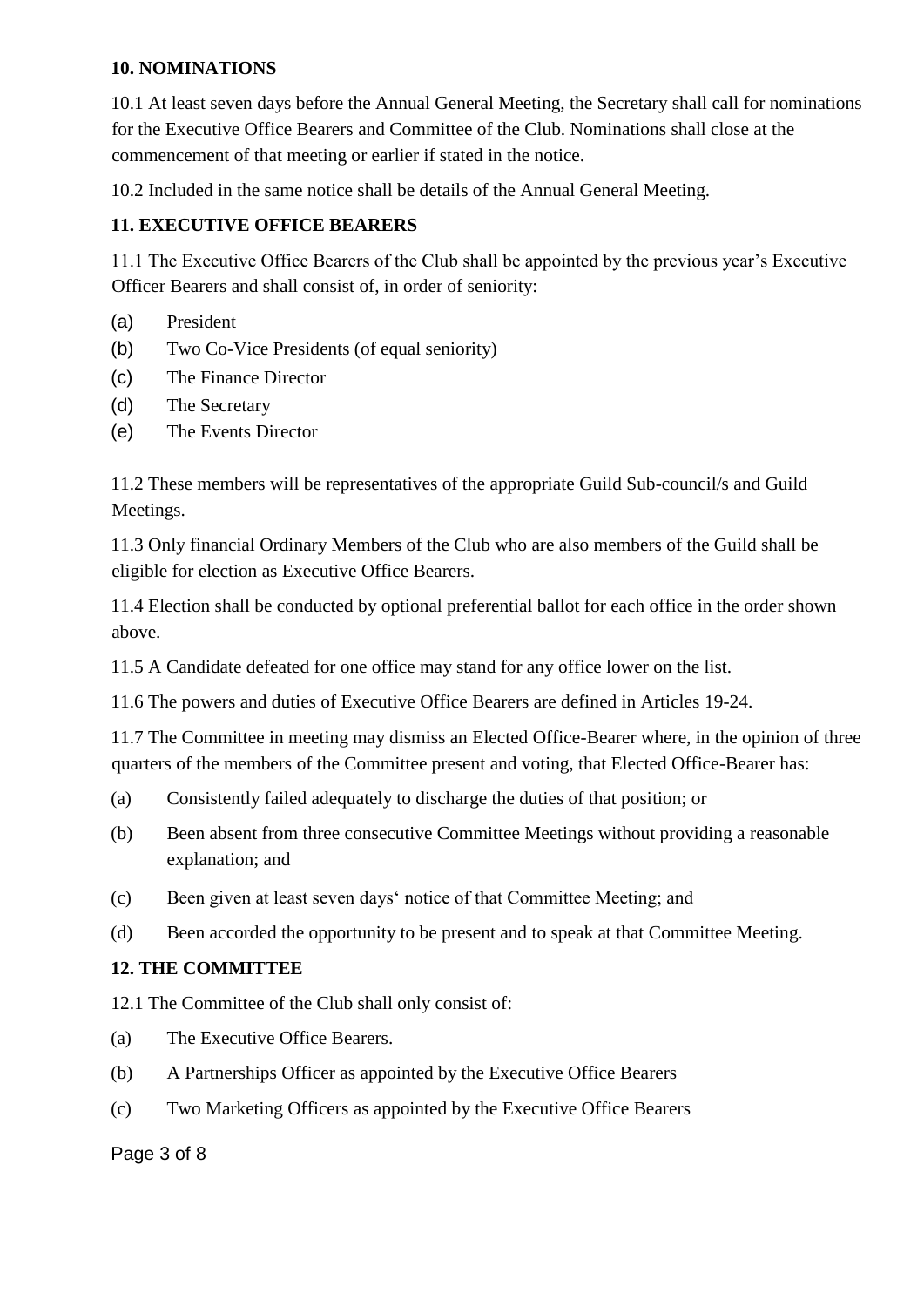(d) An IT Officer as appointed by the Executive Office Bearers

### **13. DURATION OF OFFICE**

13.1 The Executive Office Bearers and the Ordinary Committee members shall remain in office until the next Annual General Meeting.

## **14. VACANCIES**

14.1 If an Office Bearer resigns or ceases to hold office for any reason the remaining members of the Committee shall forthwith fill the vacancy so created by appointing thereto a member of the Committee from the Ordinary Membership, subject to review at the next General Meeting.

### **15. COMMITTEE MEETINGS**

15.1 The Committee shall meet at such times and places as the President shall determine.

15.2 The Secretary shall cause all members of the Committee to receive seven days' notice before the date fixed for the meeting together with an agenda of the business to be discussed.

15.3 The Secretary shall forthwith call a Special Meeting of the Committee upon receiving a written requisition from at least two members thereof, and such a Special Meeting shall be held not later than seven days immediately following receipt of requisition.

15.4 If the Secretary fails to call the meeting within that time, any one of the members signing the requisition may do so. Any business set out in the requisition shall have priority over all other business.

#### **16. QUORUM AND PROCEDURE OF COMMITTEE**

16.1 The quorum of the Committee shall be 3, 2 of which must be Executive Office Bearers.

16.2 All meetings of the Committee shall be conducted in accordance with the procedure prescribed in the Standing Rules and Orders of the Guild Council.

#### **17. POWER OF COMMITTEE**

Subject to this Constitution, the Committee shall be responsible to the Club in General Meeting for giving effect to the Objectives of the Club as set out in Article 2 and elsewhere in this Constitution and for carrying on its everyday business, and without prejudice to the generality of the foregoing, have the power to:

17.1 Acquire and dispose of property; dispose of monies; open banking accounts; and enter into contracts. Unless acting under a special enabling resolution of General Meeting, however, the Committee shall not borrow or raise money or incur debts or liabilities on behalf of or in the name of the Club to a greater amount than five dollars for each and every then existing financial Ordinary Member of the Club.

17.2 Make regulations for the orderly and proper management of the affairs of the Club, ensuring that no regulation is inconsistent or repugnant with this Constitution.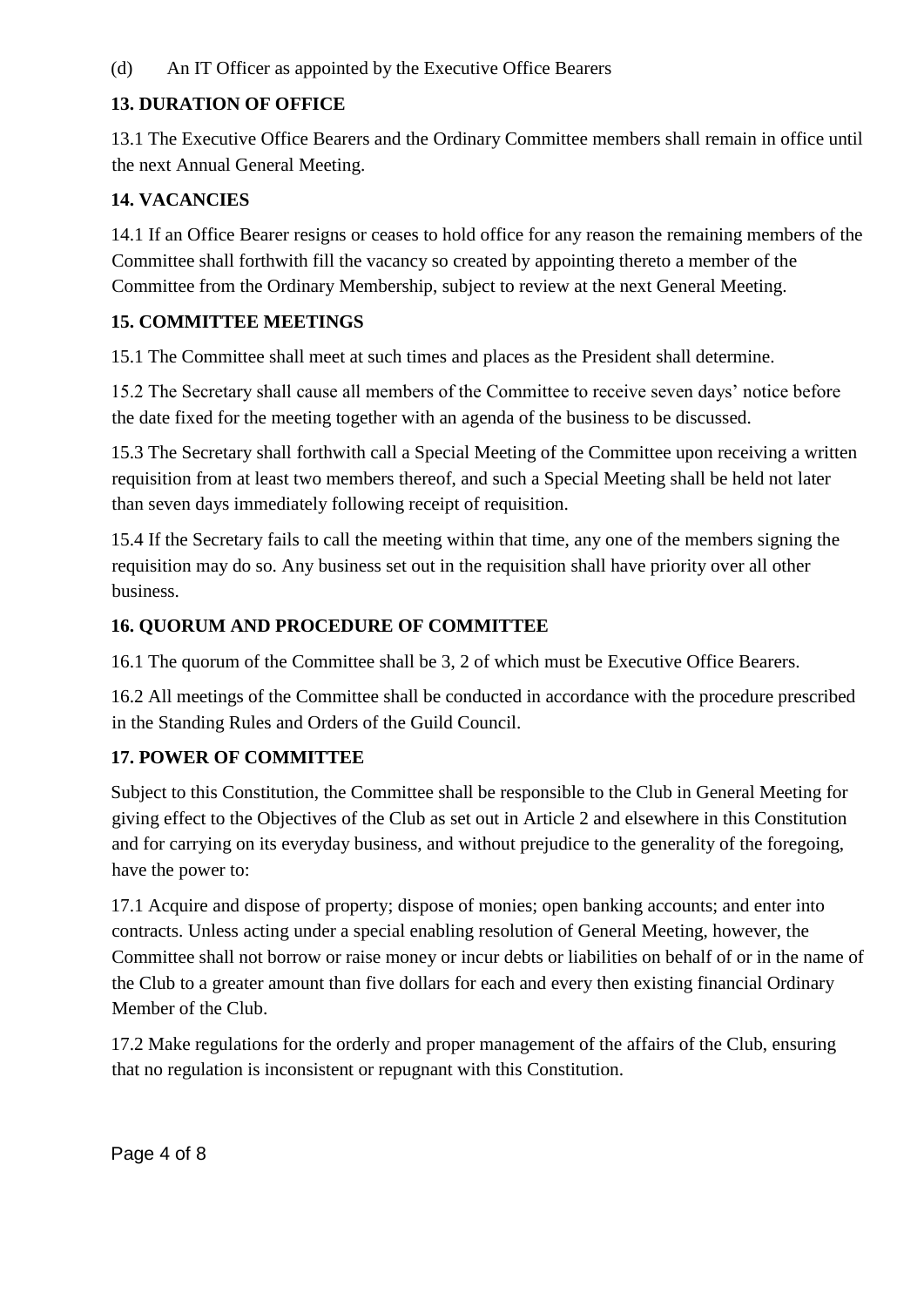17.3 Make, alter or repeal By-Laws and impose fines for the breach therefore. All By-Laws and any alterations or amendment therefore shall be subject to ratification by Societies Council and Guild Council before coming into force. The maximum fine imposed may not exceed five dollars.

# **18. CHAIR**

18.1 The President shall have the right to take the Chair at any meeting of the Club or of the Committee.

18.2 In the event of absence of both President, or in event of them not wishing to exercise their right, that meeting shall elect its own Chair.

# **19. PRESIDENT**

19.1 In addition to any provisions set out elsewhere in this Constitution or in any By-Laws or Regulations made hereunder, it shall be the duty of the President to:

- (a) Coordinate and supervise the work of the Executive Office Bearers, subject to the authority of the Club in General Meeting.
- (b) See that all Office-Bearers are conversant with the Constitution and their respective Duties and Responsibilities
- (c) Generally carry out the policy of the Club.
- (d) Report on the status of the club to the ordinary members at all general meetings.

# **20. CO-VICE-PRESIDENTS**

20.1 In addition to any provisions set out elsewhere in this Constitution or in any By-Laws or Regulations made hereunder, it shall be the duty of the Co-Vice Presidents to:

- (a) Assist the President to coordinate and supervise the work of the Executive Office Bearers, subject to the authority of the Club in General Meeting.
- (b) Oversee external club relations

# **21. SECRETARY**

21.1 In addition to any provisions set out elsewhere in the Constitution or in any By-Laws or Regulations made hereunder, it shall be the duty of the Secretary:

(a) To record all proceedings of the Club and the Committee in a Club Minute Book which they shall cause to be provided for that purpose:

(b) To conduct and keep copies of all correspondence of the Club:

(i) To supply the Secretary of the Societies Council before the end of the first academic semester the information required to be recorded in the Guild register of the University societies.

(ii) To notify the Secretary of the Societies Council within fourteen days of the alterations in the foregoing information.

(iii) To lodge with the Secretary of the Societies Council a copy of the Constitution and any By Laws made under its authority.

Page 5 of 8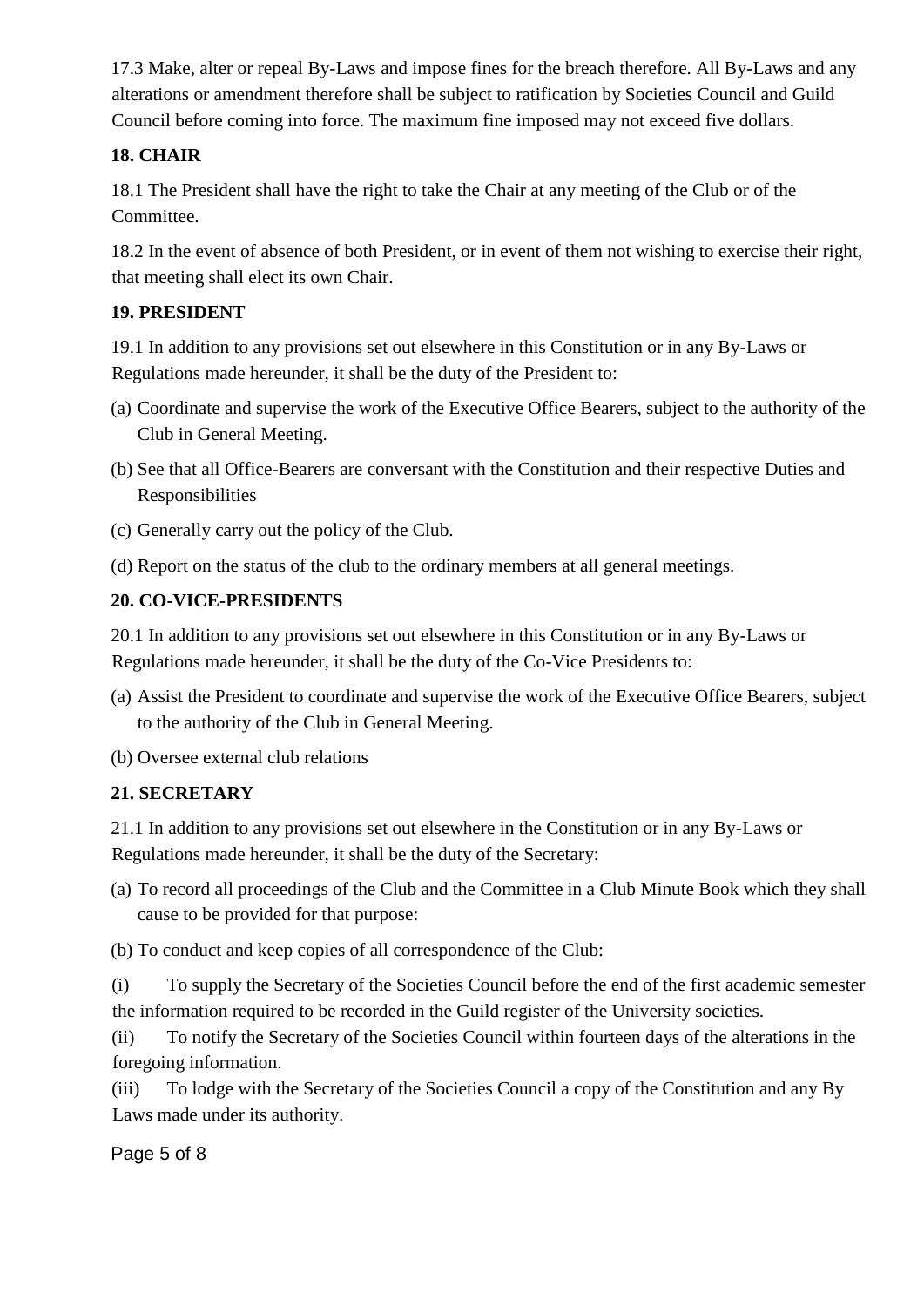(c) To notify the Secretary of the Societies Council within fourteen days from the making therefore of any alterations to this Constitution of such By-Laws.

(d) To notify the Secretary of the Societies Council of any apologies at least four days before meetings of the council in each calendar year.

(e) In the event of the Club being de-registered, to present to the Societies Council Secretary within thirty days a duly audited statement of the financial position of the Club together with a copy of the resolution, which may have been passed by the Club as to the disposition of its funds.

# **22. TREASURER**

22.1 In addition to any provisions set out elsewhere in the Constitution or in any By-Laws or Regulations made hereunder, it shall be the duty of the Treasurer:

(a) Keep proper books of account dealing with the property and finances of the Club and to furnish the Committee with such accounts and information relating to the finances and property of the Club as the Committee from time to time require.

(b) Arrange and be responsible for handling of the petty cash and to render an account to each Committee member of all petty cash.

(c) Prepare a financial statement showing all receipts and payments during their term of office, for presentation with auditors report to the Annual General Meeting.

(d) Produce and deliver all necessary books, vouchers and other documents to the persons appointed by the Guild Finance Committee for the purpose of conducting an audit, in so far as such persons may so required.

(e) Prepare necessary forms, and receipts for Societies Council in accordance with Societies Council grant policies.

# **23. EVENTS DIRECTOR**

23.1 In addition to any provisions set out elsewhere in the Constitution or in any By-Laws or Regulations made hereunder, it shall be the duty of the Events Director

(a) Complete the tasks associated with organising 180DC events including but not limited to the lodging of Event Management Plans with the Guild.

(b) To attend all trainings run by the Guild and SOC associated with event management and planning

# **24. DEPOSITS AND WITHDRAWAL OF MONIES**

24.1 All monies due and payable to the Club shall be received by the Treasurer who shall lodge them without undue delay to the appropriate bank account.

24.2 Any two members of the Executive may jointly sign cheques and forms of authority for the payment of funds of the Society.

Page 6 of 8 24.3 Not withstanding anything contained herein, no persons shall deposit or withdraw any monies into any account that Guild Council has closed by resolution.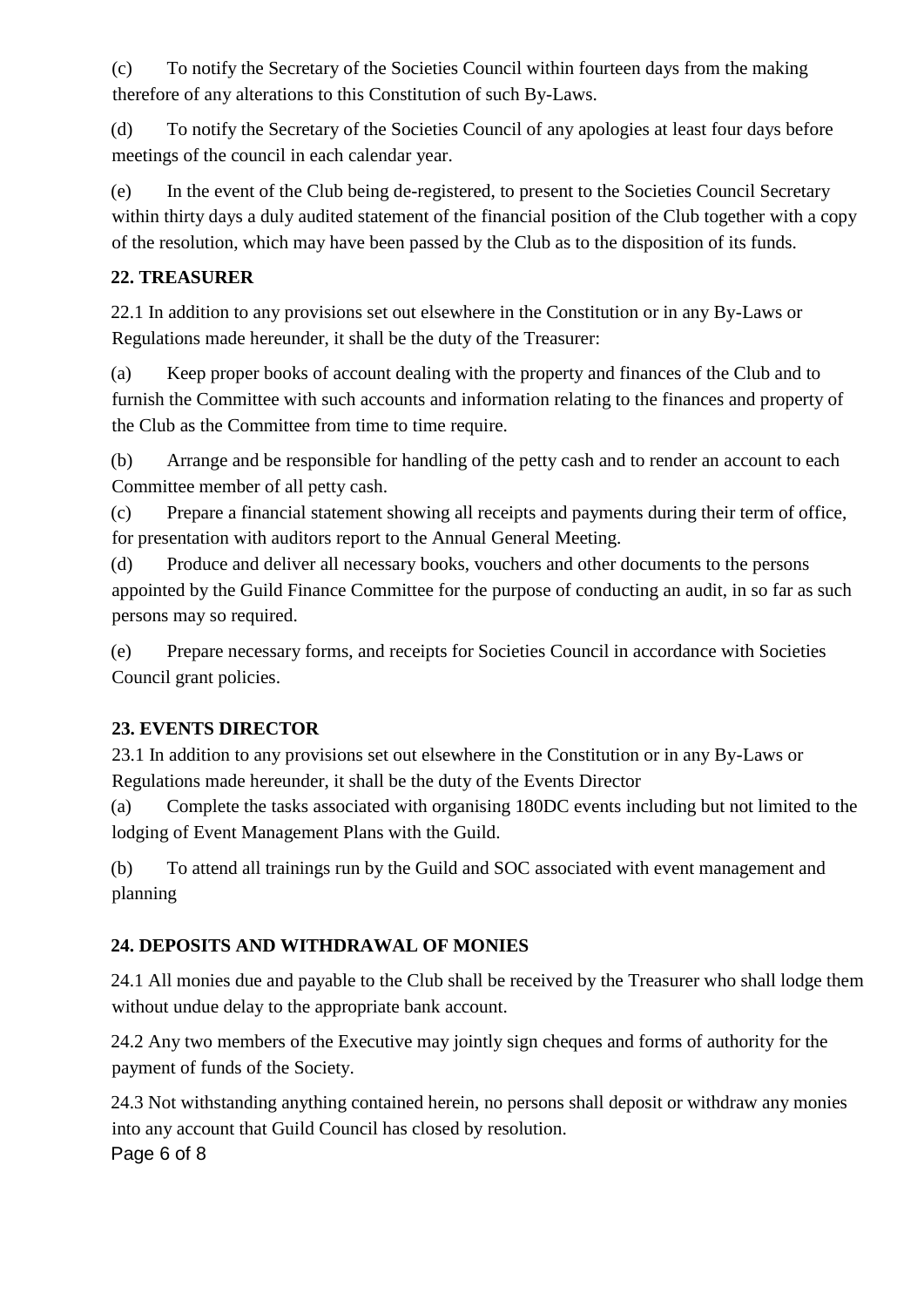### **25. PAYMENTS**

25.1 No payments shall be made on behalf or in the name of the Club unless it has been authorised by the Executive Office Bearers, in accordance with Article 24.2.

## **26. MAJOR OBLIGATIONS TO GUILD**

26.1 The Club shall comply with the Regulation of the Guild, the Rules of the Societies Council, and all other provisions enrolled upon the Guild Statutes book.

26.2 All Office Bearers and committee members shall be jointly and severally responsible for such compliance, and shall be deemed liable in the event of noncompliance therewith.

## **27. EXPULSION OF MEMBERS**

27.1 The Committee may by unanimous vote request any member or associate member to resign from the Club, and in the event shall cause written notification of such request to be served upon the member concerned.

27.2 Should such a request prove ineffectual after fourteen days of written notification, the Committee may serve written notice of intended expulsion of the member concerned and should they not have resigned seven days after, the Committee may by unanimous vote expel him or her from the Club; but such expulsion shall be subject to review at the next General Meeting with the member present and to be heard.

27.3 A person who has been expelled or has resigned their membership may not reapply for membership for the period of one year.

# **28. AVAILABILITY OF CONSTITUTION**

28.1 The Committee shall make this Constitution available on request to all Ordinary Members.

#### **29. INTERPRETATION**

29.1 Subject to any provisions enrolled upon the Guild Statutes book and to any resolution passed by Guild Council, or the Societies Council, the President shall have the power to interpret the meaning of any of the provisions contained in the Constitution, but the determining decision in case of doubt shall rest with the Club in General Meeting.

#### **30. AMENDMENT OF THIS CONSTITUTION**

30.1 Any two financial Ordinary Members of the Club may not less than three days before the day appointed for the next General Meeting submit to the Secretary a notice of motion signed by them proposing an alteration to this Constitution. This shall be posted on notice boards forthwith.

30.2 The motion may then be considered by the Club at its next meeting and amendments that are relevant to the subject matter thereof may be moved without notice.

30.3 The motion of any amendment thereto shall not be deemed adopted unless it receives a two thirds majority of the members present and voting.

30.4 The motion as adopted with any amendments shall come into force upon receiving the approval of the Societies Council.

Page 7 of 8